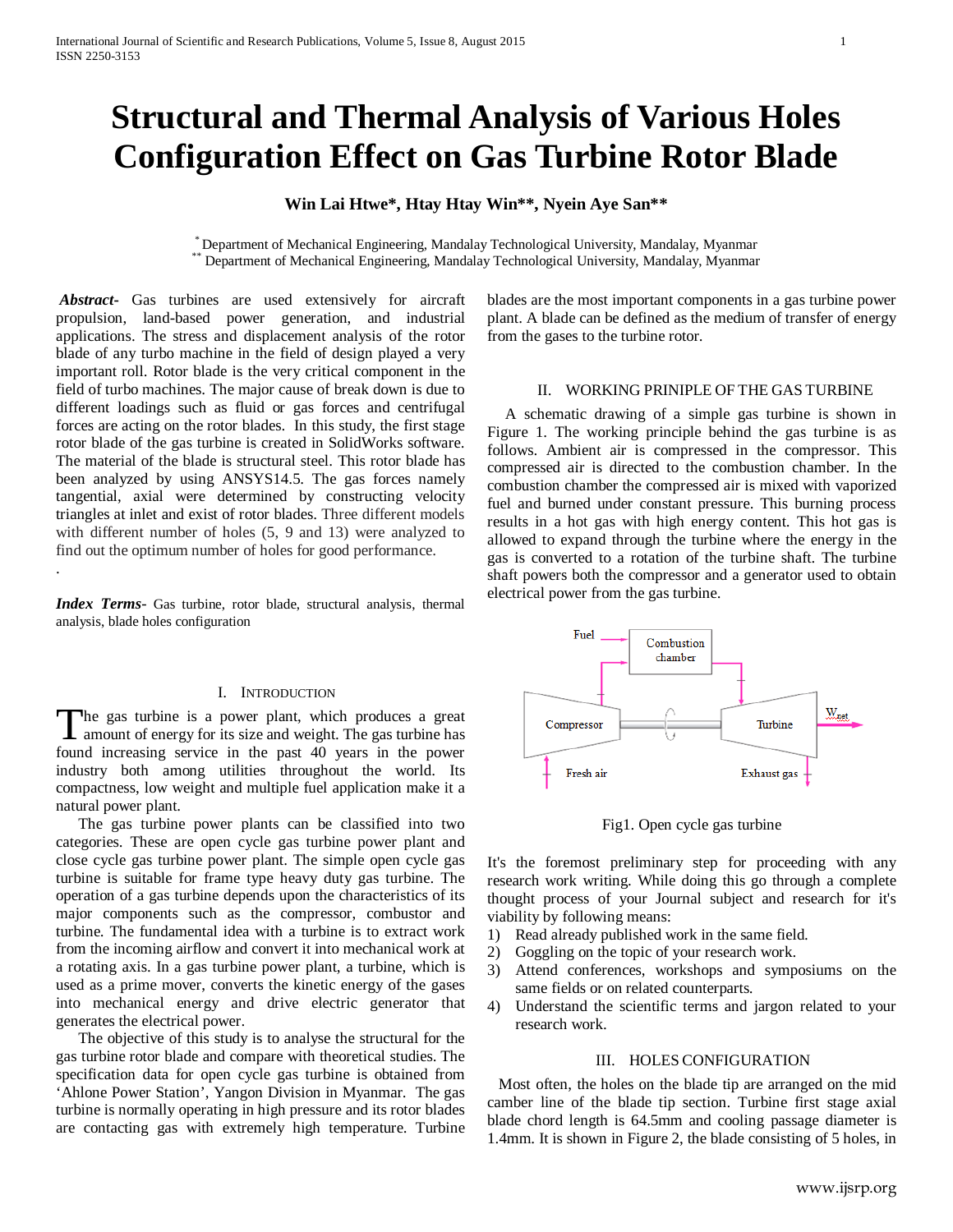International Journal of Scientific and Research Publications, Volume 5, Issue 8, August 2015 2 ISSN 2250-3153

Figure 3, the blade consisting of 9 holes and in Figure 4, the blade consisting of 13 holes.



Fig2. Turbine first stage rotor blade with 5 holes



Fig3. Turbine first stage rotor blade with 9 holes



Fig4. Turbine first stage rotor blade with 13 holes

In this work, the structural and steady state thermal analysis of the gas turbine rotor blade is made of structural steel. Table 1 shows the properties of structural steel material.

TABLE I Material properties of Structural Steel

| <b>Material Properties</b>    | Value     | Units         |
|-------------------------------|-----------|---------------|
| Density                       | 7850      | $kg/m^3$      |
| Modulus of elasticity         | 200       | GPa           |
| Poisson's ratio               | 0.3       |               |
| Thermal expansion coefficient | $2.50e-5$ | /K            |
| <b>Yield Strength</b>         | 250       | MPa           |
| Thermal conductivity          | 60.5      | $W/m-K$       |
| Allowable temperature         | 2173      | $\mathcal{C}$ |

#### IV. EVALUATION OF GAS FORCES OF THE ROTOR

## BLADE

Gas forces acting on the blades of the rotor in general have two components namely tangential  $(F_t)$  and axial  $(F_a)$ . These forces result from the gas momentum changes pressure differences across the blades. These gas forces are evaluated by constructing velocity triangles at inlet and outlet of the rotor blades. Figure 5 shows the velocity triangle for the turbine first stage rotor blade.



Fig5. Velocity diagram of axial flow turbine first stage

#### V. FINITE ELEMENT ANALYSIS OF GAS TURBINE

#### ROTOR BLADE

Finite element analysis can play a vital role by simplifying the analysis. The finite element method is a numerical analysis technique for obtaining approximate solutions to a wide variety of engineering problems. Although originally developed to study stresses in structures, it has since been extended and applied to the broad field of continuum mechanics. In this work a turbine blade is analyzed for its thermal as well as structural performance due to the loading condition. Three different models having different number of holes were analyzed in this research to find out the optimum number of holes for good performance.

#### *A. Structural Analysis*

 Static structural analysis was carried out to know the mechanical stresses experienced by the gas turbine rotor blades, which includes the parameters such as the gas forces are assumed to be distributed evenly, the tangential and axial forces act through the centroid of the blade. The centrifugal force also acts through the centroid of the blade and in the radial direction.

Figure 6 shows the values of von-Mises stresses for turbine first stage rotor blade with five holes.



Fig6. Von-Mises stresses for turbine first stage rotor blade with five holes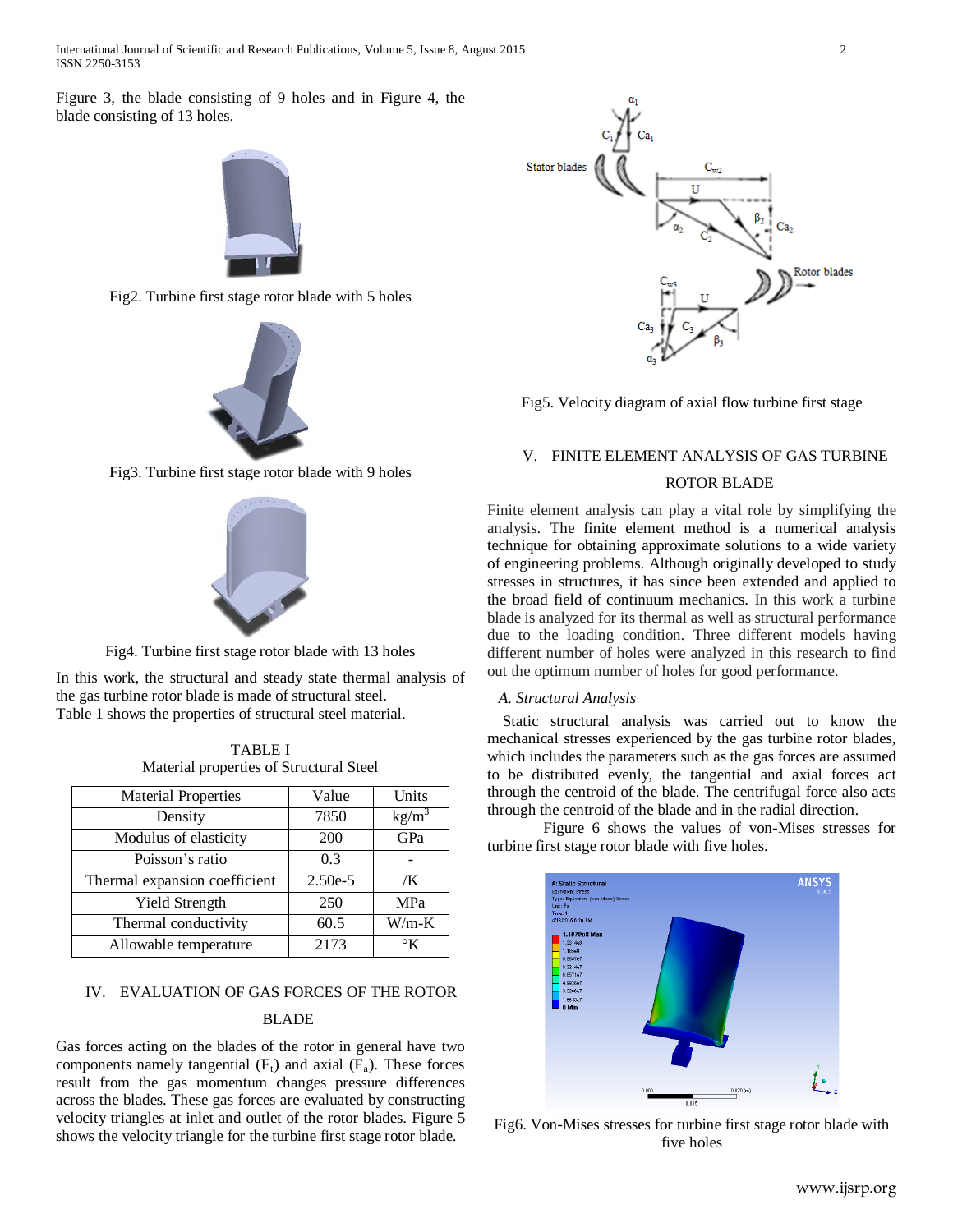In this figure, the maximum von-Mises stress, 103.5860MPa is observed at the root of the rotor blade and minimum von-Mises stress, 16.6430MPa is observed at the tip of the rotor blade.

Figure 7 shows the values of von-Mises stresses for turbine first stage rotor blade with nine holes.



Fig7. Von-Mises stresses for turbine first stage rotor blade with nine holes

In this figure, the maximum von-Mises stress, 104.7786MPa is observed at the root of the rotor blade and minimum von-Mises stress, 17.7030MPa is observed at the tip of the rotor blade.

Figure 8 shows the values of von-Mises stresses for turbine first stage rotor blade with thirteen holes.



Fig8. Von-Mises stresses for turbine first stage rotor blade with thirteen holes

In this figure, the maximum von-Mises stress, 105.3306MPa is observed at the root of the rotor blade and minimum von-Mises stress, 18.9930MPa is observed at the tip of the rotor blade.

#### *B. Thermal Analysis*

 Thermal analysis was carried out to know the temperature distribution of the gas turbine rotor blades. Thermal analysis plays an important role in the designing of many components

such as heat exchangers, turbines, internal combustion engines and piping systems. The steady state thermal analysis shows that the temperature distributions for the gas turbine rotor blade with three different blade holes configuration.

Figure 9 shows the temperature distribution for the turbine first stage rotor blade with five holes.



## Fig9. Temperature distribution of turbine first stage rotor blade with five holes

In this figure, the maximum temperature, 1867.1°K is observed at the leading edge surface and minimum temperature, 1863.6°K is observed at trailing edge surface of the rotor blade. Figure 10 shows the temperature distribution for the turbine first stage rotor blade with nine holes.



Fig10. Temperature distribution of turbine first stage rotor blade with nine holes

In this figure, the maximum temperature, 1862.1°K is observed at the leading edge surface and minimum temperature, 1857.6°K is observed at trailing edge surface of the rotor blade. Figure 11 shows the temperature distribution for the turbine first stage rotor blade with thirteen holes.